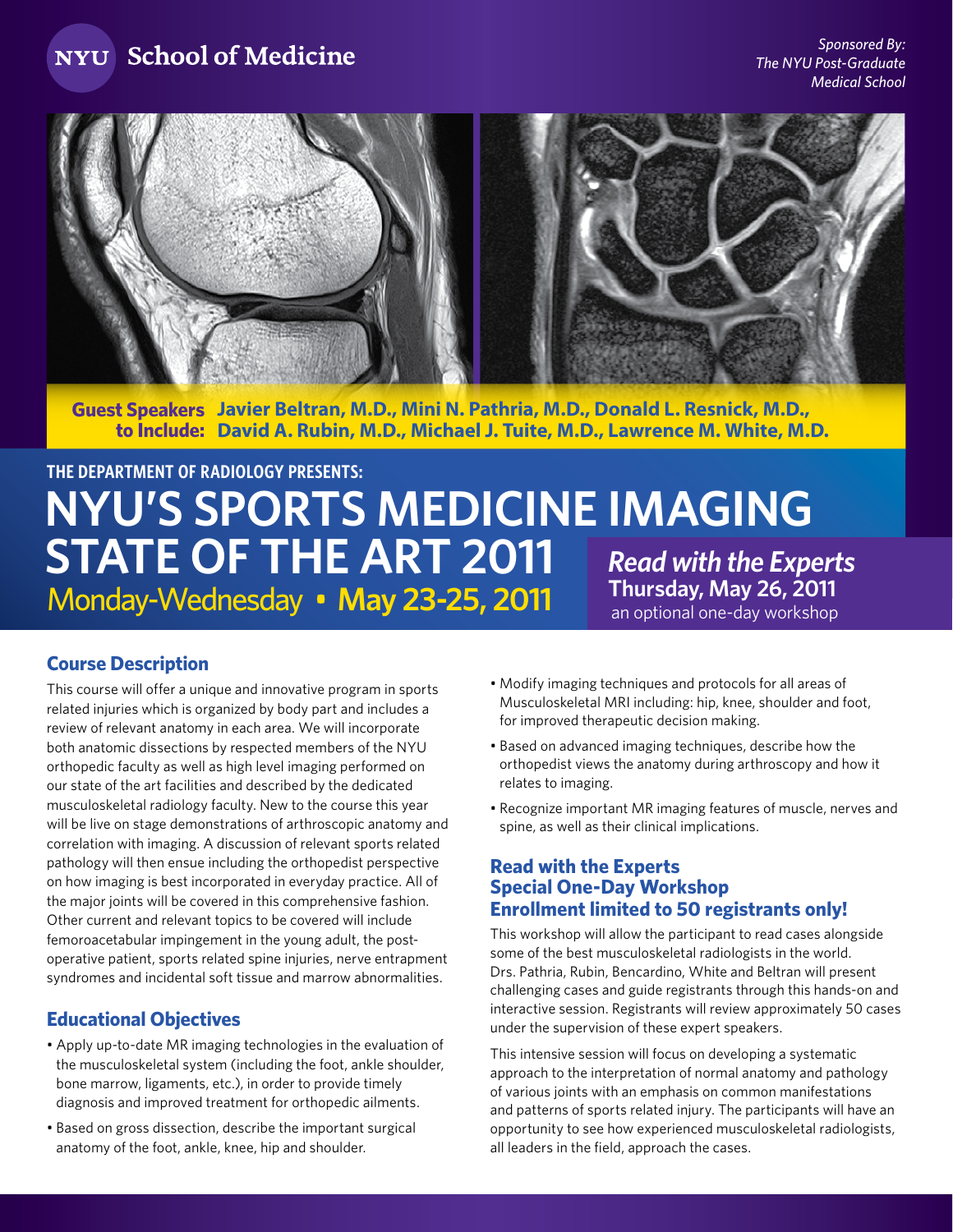## **NYU's Sports Medicine imaging State of the Art 2011 May 23-25, 2011 • Read with the Experts, May 26, 2011**

## **Course Director**

**Leon D. Rybak, M.D.** Assistant Professor of Radiology Acting Chief Musculoskeletal Radiology

# **Guest Faculty**

**Javier Beltran, M.D.** Chairman Department of Radiology Maimonides Medical Center Brooklyn, NY Adjunct Professor Radiology SUNY Downstate Medical School

**Mini N. Pathria, M.D.** Professor of Clinical Radiology University of California, San Diego San Diego, CA

**Donald L. Resnick, M.D.** Professor of Radiology Section Chief Musculoskeletal Radiology UCSD Medical Center, San Diego San Diego, CA

**David A. Rubin, M.D.** Professor of Radiology Chief, Musculoskeletal Radiology Section Washington University School of Medicine St. Louis, MO

**Michael J. Tuite, M.D.** Professor of Radiology University of Wisconsin School of Medicine and Public Health Madison, WI

#### **Lawrence M. White, M.D.**

Head, Division of Musculoskeletal Imaging Professor of Medical Imaging and Orthopedics University of Toronto Staff Radiologist Musculoskeletal Imaging Mt. Sinai Hospital Toronto, Canada

## **NYU/HJD Faculty**

**Luis S. Beltran, M.D.** Assistant Professor of Radiology

**Jenny T. Bencardino, M.D.** Associate Professor of Radiology

**Gregory I. Chang, M.D.** Assistant Professor of Radiology

**Cary B. Chapman, M.D.** Clinical Assistant Professor of Orthopaedic Surgery

**Gina A. Ciavarra, M.D.** Assistant Professor of Radiology

**Roy I. Davidovitch, M.D.** Assistant Professor of Orthopaedic Surgery

**Soterios Gyftopoulos, M.D.** Assistant Professor of Radiology

**Laith Jazrawi, M.D.** Assistant Professor of Orthopaedic Surgery

**Steve K. Lee, M.D.** Assistant Professor of Orthopaedic Surgery

ο E H ο Ξ П П

#### **Michael Macari, M.D.**

Associate Professor of Radiology Chief, Abdominal Imaging Vice Chair of Operations Department of Radiology

**Michael B. Mechlin, M.D.** Assistant Professor of Radiology

**Sandra L. Moore, M.D.** Assistant Professor of Radiology

**Catherine N. Petchprapa, M.D.** Assistant Professor of Radiology

**Michael P. Recht, M.D.** Louis Marx Professor and Chairman, Department of Radiology

**Andrew S. Rokito, M.D.** Assistant Professor of Orthopaedic Surgery

**Orrin H. Sherman, M.D.** Associate Professor of Orthopaedic Surgery

**Gerard P. Varlotta, D.O.** Clinical Associate Professor of Orthopaedic Surgery

**Renatta La Rocca Vieira** Assistant Professor of Radiology

**Thomas Youm, M.D.** Clinical Assistant Professor of Orthopaedic Surgery

e

**Joseph D. Zuckerman, M.D.** Walter A.L. Thompson Professor and Chair, Department of Orthopaedic Surgery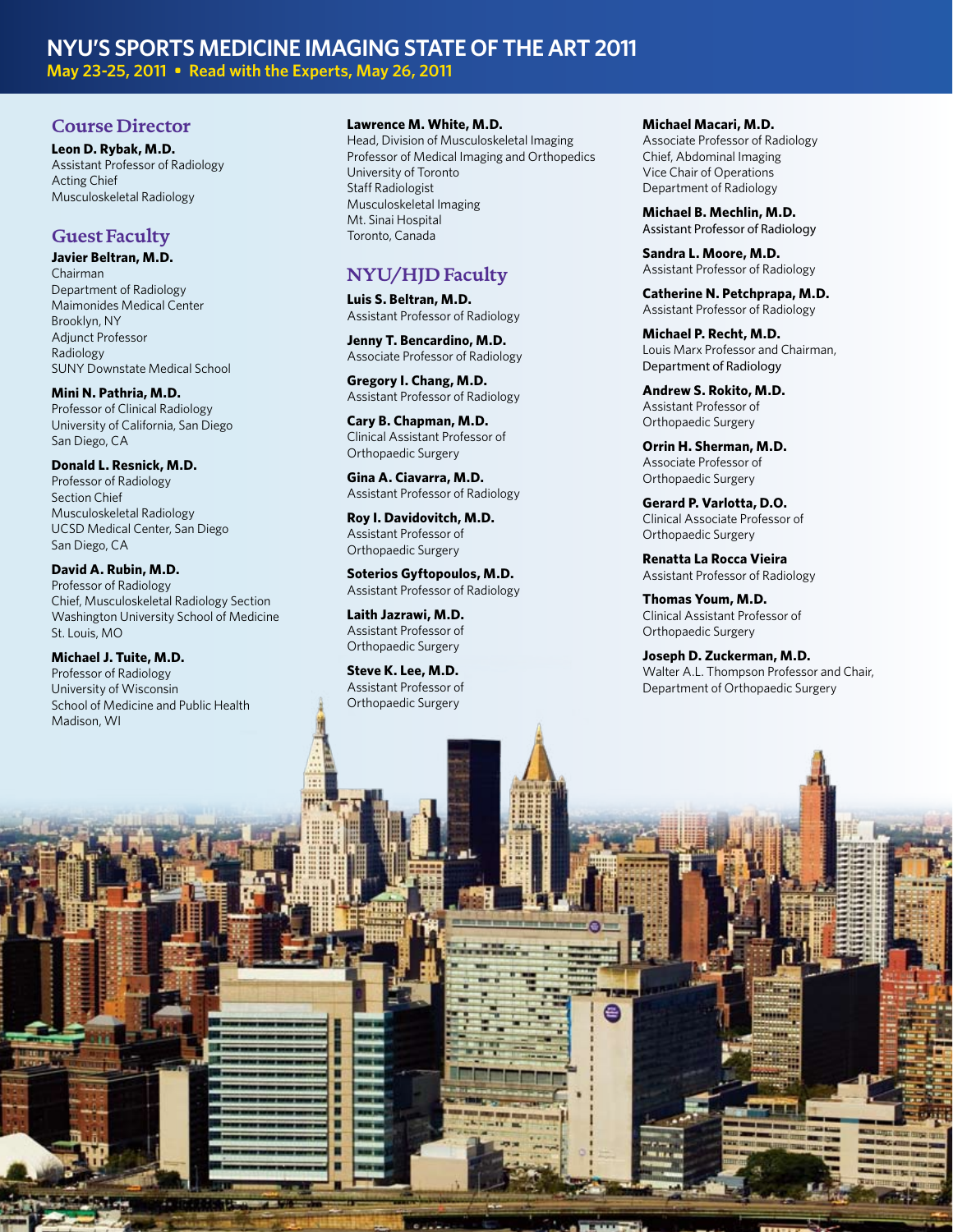## **Accreditation Statement**

The NYU Post-Graduate Medical School is accredited by the Accreditation Council for Continuing Medical Education to provide continuing medical education for physicians.

## **Credit Designation Statement**

The NYU Post-Graduate Medical School designates this educational activity for a maximum of 28.00 *AMA PRA Category 1 Credit(s)*™. Physicians should only claim credit commensurate with the extent of their participation in the activity.

- **Sports Medicine Imaging State of the Art 20.50 Credits** May 23-25, 2011
- **Read with the Experts 7.50 Credits** May 26, 2011

## **Disclosure Statement**

The NYU Post-Graduate Medical School adheres to ACCME Essential Areas and Policies, including the Standards for Commercial Support regarding industry support of continuing medical education. In order to resolve any identified conflicts of interest, disclosure information is provided during the planning process to ensure resolution of any identified conflicts. Disclosure of faculty and commercial relationships as well as the discussion of unlabeled or unapproved use of any drug, device or procedure by the faculty will be fully noted at the meeting.

# **Meeting Location**

## **NYU Langone Medical Center – Farkas Auditorium 550 First Avenue, between 32nd and 33rd Streets**

For information on how to reach NYULMC, please visit our website: www.radcme.med.nyu.edu

### **Registration Information**

Online registration is fast and easy. Go to www.radcme.med.nyu. edu or fax the registration sheet from this brochure.

## **Special Needs**

The Post-Graduate Medical School of the New York University School of Medicine, in compliance with the legal requirements of the Americans with Disabilities Act, requests any participant of this CME course who is in need of accommodation to submit written requests to our office at least one month prior to the course date.



## **Target Audience**

The target audience for this program will be radiologists both in academic and private practice seeking to increase their skills in musculoskeletal radiology as well as orthopedists and physical medicine and rehabilitation practitioners interested in learning how imaging can best be incorporated into their practice. This course is also appropriate for trainees in the same areas.

## **Statement of Need**

The Sports Medicine Imaging State of the Art course offers a comprehensive and intensive 3 day program in musculoskeletal radiology. There has been tremendous growth in the field of radiology and in the area of musculoskeletal imaging in particular, making it mandatory for radiologists, both in academic and private practice settings, to continually update their skills and complement their knowledge base. These advances have raised the bar for radiologists everywhere and changed the standard of care. Maintenance of certification also requires radiologists to stay current with new advances in the field.

With the growth of radiology and the increasing importance it plays both in the diagnosis and treatment of diseases in the musculoskeletal system it has also become imperative for practicing orthopedists and practitioners of physical medicine and rehabilitation to have a basic understanding of imaging and how it can best be used in service of the patient.

# **Hotel Information**

A block of rooms has been reserved at the Affinia Dumont.

## **Affinia Dumont**

**www.affinia.com • 150 East 34th Street** *(approximately 7 minute walk to NYU)*

The Affinia Dumont combines a high-tech and health-conscious concept to help travelers stay productive and fit with stylish, modern suites and an on-site fitness spa. Conveniently located in central Murray Hill, the Dumont offers 242 spacious suites featuring executive workspace with modern amenities and technology such as high-speed Internet access and in-room fax/printer/copier. The hotel's health focus is emphasized by amenities such as a 3-choice pillow menu, a Fitness Concierge, in-room Fit Kits, and the Oasis Day Spa.

## **Rates**

#### **Studio Suites: \$269/night**

*(wireless internet is included in room rate)*

Room block begins Sat, 5/21 through Wednesday, 5/25. Should guests plan to arrive prior to, or depart after the official room block dates, the Hotel agrees to offer reduced rates based on availability.

### **Reservations**

- Call 1-866-233-4642 and mention NYU 2011 Sports Medicine Conference.
- Email: reservations@affinia.com and mention NYU 2011 Sports Medicine Conference.

Cut-off date for accepting reservations at this rate is Thursday, May 5th.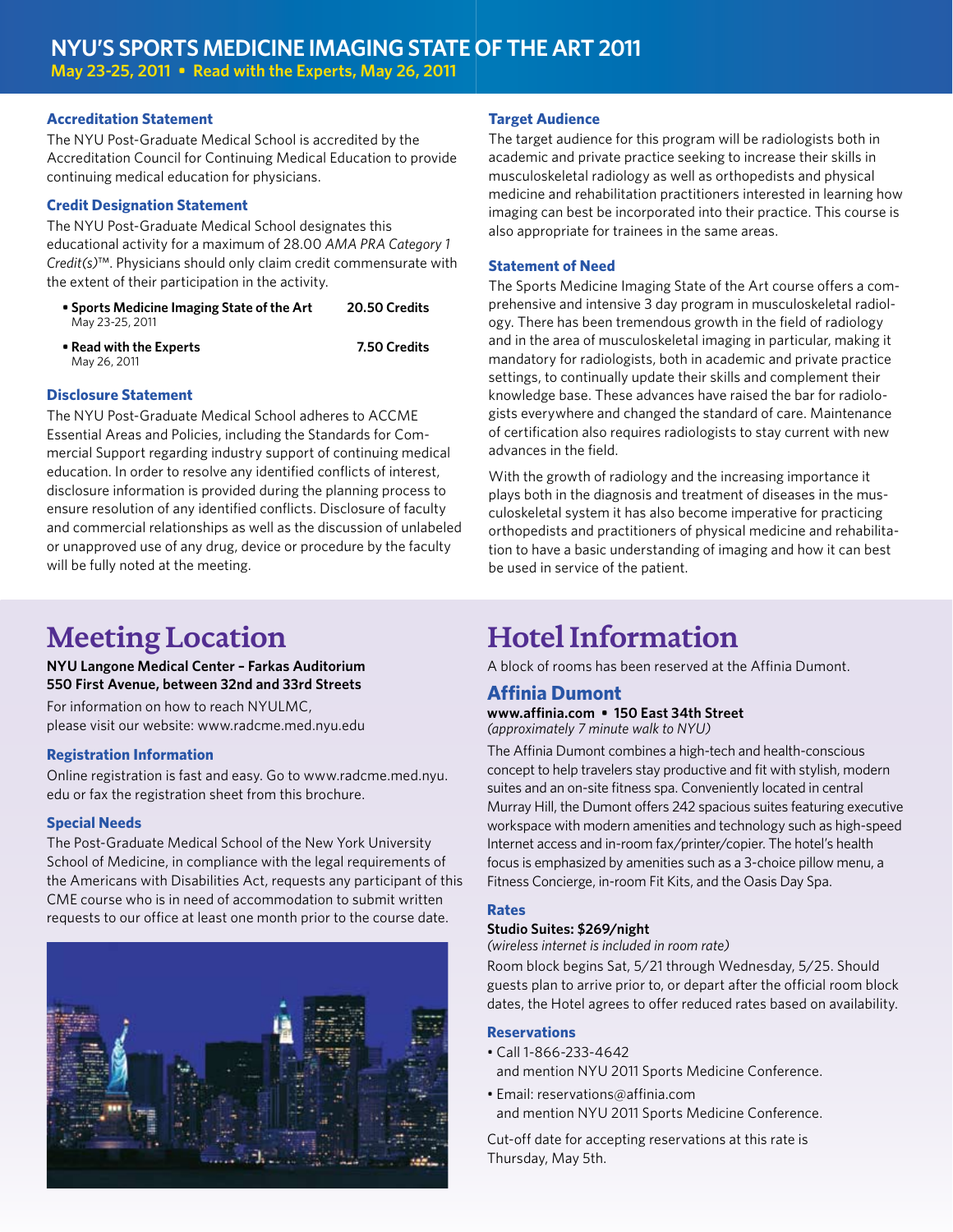## **Course Schedule NYU's Sports Medicine State of the Art 2011, May 23-25, 2011 • Read with the Experts, May 26, 2011**

## **Monday, May 23**

| Monday, May 23     |                                                                                                                                                  |  |  |  |
|--------------------|--------------------------------------------------------------------------------------------------------------------------------------------------|--|--|--|
| <b>KNEE</b>        |                                                                                                                                                  |  |  |  |
| 7:15am             | <b>Registration &amp; Breakfast</b>                                                                                                              |  |  |  |
| 7:55am             | Welcome<br>Leon D. Rybak, M.D.                                                                                                                   |  |  |  |
| 8:05am             | <b>Surgical Anatomy with Gross</b><br>Dissection, Arthroscopy and<br><b>Imaging Correlation</b><br>Laith Jazrawi, M.D.<br>Gina A. Ciavarra, M.D. |  |  |  |
| $8.45$ am          | <b>Knee: What Does the Surgeon</b><br>Need to Know from Imaging?<br>Orrin H. Sherman, M.D.                                                       |  |  |  |
| $9:05$ am          | Menisci<br>Donald L. Resnick, M.D.                                                                                                               |  |  |  |
| 9:35am             | <b>Patterns of Knee Injuries</b><br>Donald L. Resnick, M.D.                                                                                      |  |  |  |
| $10:05$ am         | <b>Break</b>                                                                                                                                     |  |  |  |
| 10:25am            | <b>MR</b> of Cruciates: Injuries and<br><b>Postoperative Appearance</b><br>Michael J. Tuite, M.D.                                                |  |  |  |
| $10:55$ am         | <b>MR</b> of Posteromedial and<br><b>Posterolateral Corner</b><br>Javier Beltran, M.D.                                                           |  |  |  |
| 11:25am            | <b>MR</b> of the Extensor Mechanism:<br><b>What is Important</b><br>Catherine N. Petchprapa, M.D.                                                |  |  |  |
| 11:55am            | <b>Panel Discussion &amp; Questions</b>                                                                                                          |  |  |  |
| 12:15pm            | Lunch                                                                                                                                            |  |  |  |
|                    | <b>FOOT &amp; ANKLE</b>                                                                                                                          |  |  |  |
| 1:30 <sub>pm</sub> | <b>Surgical Anatomy with Gross</b><br><b>Dissection &amp; Imaging Correlation</b>                                                                |  |  |  |

## **Dissection & Imaging Correlation** Cary B. Chapman, M.D. Luis S. Beltran, M.D. 2:00pm **Imaging of Ligaments and Fascia of the Ankle and Midfoot**

Michael J. Tuite, M.D. 2:30pm **MR Imging of Ankle Tendons** Jenny T. Bencardino, M.D. 3:00pm **Imaging of the Forefoot:** 

**Mortons Neuroma and Metatarsalgia** Michael J. Tuite, M.D.

3:30pm **Break**

#### **Tumors**

- 3:50pm **Incidental Soft Tissue Tumors: What do I Need to Know & Report?** Leon D. Rybak, M.D.
- 4:20pm **Incidental Marrow Lesions: What do I Need to Know & Report?** Sandra L. Moore, M.D.
- 4:50pm **Adjourn**

## **Tuesday, May 24**

## **Shoulder**

- 7:30am **Breakfast**  8:00am **Important Surgical Anatomy with Gross Dissection and Imaging Correlation** Joseph D. Zuckerman, M.D. Gregory I. Chang, M.D.
- 8:30am **Rotator Cuff Pathology: When is Imaging Worthwhile, What do I Need to Know, & What are My Surgical Options** Joseph D. Zuckerman, M.D.
- 8:50am **Patterns of Tendon Failure** Donald L. Resnick, M.D.
- 9:20am **Imaging of Rotator Cuff Including Post-Operative Imaging** Javier Beltran, M.D.
- 9:50am **Rotator Interval and Biceps** Michael P. Recht, M.D.

## 10:15am **Break**

- 10:35am **Intraarticular Anatomy: Arthroscopy and Imaging Correlation** Laith Jazrawi, M.D. Renata La Rocca Vieira, M.D.
- 11:05am **Instability: When is Imaging Worthwhile, What Do I Need to Know & What are My Surgical Options** Andrew S. Rokito, M.D.
- 11:25am **Imaging of Anterior Instability and Instability Repairs** Lawrence M. White, M.D.
- 11:55am **Imaging of Slap Tears** Jenny T. Bencardino, M.D. 12:25pm **Lunch**

#### **Elbow & Wrist**

- 1:30pm **Important Surgical Anatomy of the Elbow and Wrist: Gross Dissection** Steve K. Lee Soterios Gyftopoulos, M.D.
- 2:00pm **Imaging of Elbow Ligaments and Tendons** Javier Beltran, M.D.
- 2:30pm **Pediatric Upper Extremity Sports Injuries** David A. Rubin, M.D.
- 3:00pm **Imaging of Intrinsic and Extrinsinc Ligaments of the Wrist** Javier Beltran, M.D.
- 3:30pm **MRI of Finger Injuries** Catherine N. Petchprapa, M.D.
- 4:00pm **Panel Discussion and Questions**
- 4:20pm **Adjourn**

## **Wednesday, May 25**

| HIP                            |                                                                                                                                                 |  |  |  |
|--------------------------------|-------------------------------------------------------------------------------------------------------------------------------------------------|--|--|--|
| 7:30am                         | Breakfast                                                                                                                                       |  |  |  |
| 8:00am                         | <b>Surgical Anatomy of the Hip: Gross</b><br><b>Dissection with Imaging Correlation</b><br>Roy I. Davidovitch, M.D.<br>Michael B. Mechlin, M.D. |  |  |  |
| 8:30am                         | Arthrsocopy of the Hip with<br><b>Imaging Correlation</b><br>Thomas Youm, M.D.<br>Michael B. Mechlin, M.D.                                      |  |  |  |
| 9:00am                         | <b>Imaging of FAI:</b><br><b>Current Concepts &amp; Challenges</b><br>Michael P. Recht, M.D.                                                    |  |  |  |
| 9:30am                         | AVN, Bone Marow Edema Syndrome,<br>and Subchondral Fractures:<br><b>Current Concepts</b><br>Mini N. Pathria, M.D.                               |  |  |  |
| 10:00am                        | <b>Break</b>                                                                                                                                    |  |  |  |
| 10:20am                        | <b>Extraarticular Hip Imaging:</b><br><b>Athletic Pubalgia and Groin Pain</b><br>Lawrence M. White, M.D.                                        |  |  |  |
| 10:50am                        | <b>Extraarticular Hip Imaging:</b><br>Tendons and Bursae<br>Mini N. Pathria, M.D.                                                               |  |  |  |
| 11:20am                        | <b>Intrapelvic Pathology: What Does a</b><br><b>MSK Radiologist Need to Know</b><br>Michael Macari, M.D.                                        |  |  |  |
| 11:40am<br>12:00 <sub>pm</sub> | <b>Panel Discussion and Questions</b><br>Lunch                                                                                                  |  |  |  |
|                                |                                                                                                                                                 |  |  |  |
|                                | <b>MUSCLE, NERVES, CARTILAGE &amp; SPINE</b>                                                                                                    |  |  |  |
| $1:15$ pm                      | <b>Athletic Low Back Pain:</b><br>When is Imaging Warranted and<br><b>How Does it Affect Treatment</b><br>Gerard P. Varlotta, D.O.              |  |  |  |
| 1:35 <sub>pm</sub>             | <b>Imaging Athletic Low Back Pain</b><br>Leon D. Rybak, M.D.                                                                                    |  |  |  |
| 2:05 <sub>pm</sub>             | <b>Lower Extremity Chondral and</b><br><b>Osteochondral Injuries</b><br>David A. Rubin, M.D.                                                    |  |  |  |
| 2:35 <sub>pm</sub>             | <b>Nerve Entrapment Syndromes</b><br>of Upper Extremity<br>Mini N. Pathria, M.D.                                                                |  |  |  |
| 3:05 <sub>pm</sub>             | <b>Nerve Entrapment Syndromes</b><br>of Lower Extremity<br>David A. Rubin, M.D.                                                                 |  |  |  |
| 3:35 <sub>pm</sub>             | <b>Break</b>                                                                                                                                    |  |  |  |
| <b>MUSCLE &amp; MARROW</b>     |                                                                                                                                                 |  |  |  |
| 3:55 <sub>pm</sub>             | Muscle Injury in the High Performance<br><b>Athlete: Imaging Perspective</b><br>Lawrence M. White, M.D.                                         |  |  |  |
| 4:25pm                         | <b>Imaging Osseous Stress Injuries</b>                                                                                                          |  |  |  |
|                                | in the Athlete<br>Sandra L. Moore, M.D.                                                                                                         |  |  |  |

4:55pm **Adjourn**

# **Read with the Experts Workshop**

# **Thursday, May 26**

*optional one-day workshop*

**7:15am** Registration & Breakfast **8:00am** Hip **Mini N. Pathria, M.D. 9:30am** Knee **David A. Rubin, M.D. 11:00am** Break **11:15am** Shoulder **Lawrence M. White, M.D.**

| 12:45pm    Lunch |                                                    |
|------------------|----------------------------------------------------|
| 1:45pm           | <b>Foot and Ankle</b><br>Jenny T. Bencardino, M.D. |
| 3:15pm           | <b>Elbow and Wrist</b><br>Javier Beltran, M.D.     |
| 4:45pm           | <b>Adjourn</b>                                     |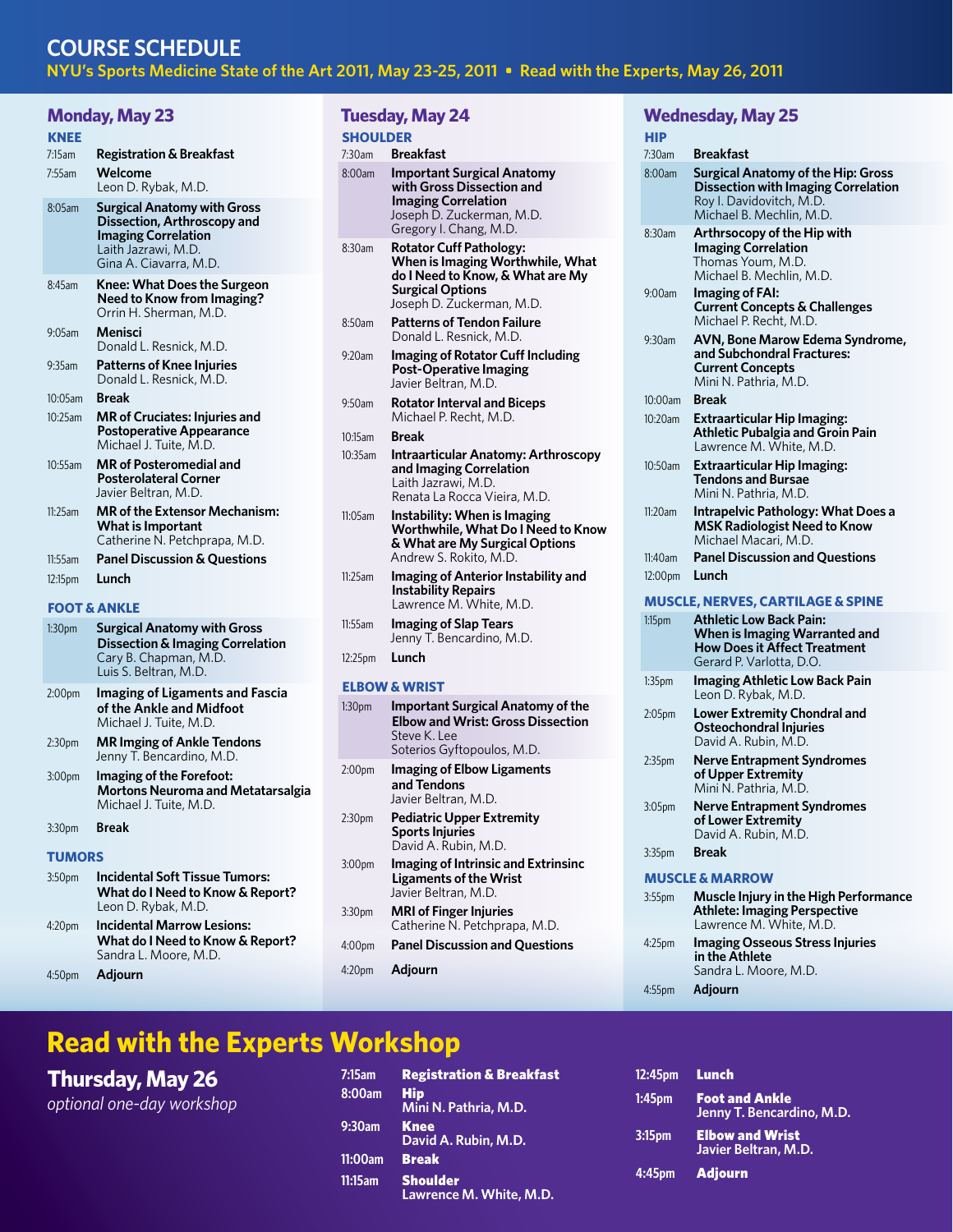# **NYU's Sports Medicine imaging State of the Art 2011**

**May 23-25, 2011 • Read with the Experts, May 26, 2011**

## *Please Print Clearly*

| <b>NAME</b>                                  |     |              |     |
|----------------------------------------------|-----|--------------|-----|
|                                              |     |              |     |
| ADDRESS                                      |     |              |     |
|                                              |     |              |     |
| <b>CITY</b>                                  |     | <b>STATE</b> | ZIP |
|                                              |     |              |     |
| DAYTIME PHONE                                | FAX |              |     |
|                                              |     |              |     |
| EMAIL (NOW REQUIRED FOR EMAIL CONFIRMATIONS) |     |              |     |
|                                              |     |              |     |
| DEGREE                                       |     |              |     |
|                                              |     |              |     |
| SPECIALTY                                    |     |              |     |

SUBSPECIALTY

DIETARY RESTRICTIONS

## **Registration Fees**

*(Please check appropriate boxes below)*

#### **Sports Medicine Imaging State of the Art** May 23-25, 2011

**Full Fee (Physicians) \$950** per attendee

**Discounted Fee\*** *(see below for qualifications)* **\$650** per attendee

#### **Read with the Experts**

May 26, 2011

**\$1000** per attendee

*\* Discounted Fees apply to NYU School of Medicine alumni, M.D.s employed by the Dept. of Veterans Affairs, full-time active military personnel, technologists, current residents/fellows, Canadian and other non-US physicians.*

## **Where to Mail or Fax:**

## **Marisa P. Bruno**

NYU Langone Medical Center Deptartment of Radiology 462 First Avenue, OBH, C&D, 1st Floor Room 4 New York, NY 10016 Fax: 212-263-3959

## **Online Registration is fast & easy. Go to: www.radcme.med.nyu.edu**

## **Methods of Payment**

 Check in U.S. Dollars made payable to **NYU Department of Radiology** Credit Card Payment *(see below)*

# **Payment by Credit Card**

**Bill to: Visa Mastercard American Express**

card member's name *(print carefully)*

 $CARD#$ 

expiration date *(Month/year)*

**amount to be charged: \$**

signature *(required to process)*

**Fax Form to:** (212) 263-3959

### **Refund Policy:**

#### **• Sports Medicine Imaging State of the Art:**

An administrative charge of \$75 will be assessed for cancellations made in writing one month or more prior to the start of a course. Refunds will be possible after this date subject to a \$150 fee.

#### **• Read with the Experts:**

If you cancel your enrollment and we are able to fill your place with another physician, you will be charged a \$150 administrative fee. Cancelations will not be possible after April 4th, 2011. This is a strict cancellation penalty due to the popularity of this topic and the limited number of enrollees possible.

### **Course Cancellation Policy:**

In the unusual circumstance that this course is cancelled, two weeks' notice will be provided and full tuition refunded. The NYU Post-Graduate Medical School is not responsible for any airfare, hotel or other costs incurred.

### **Educational Needs**

If there is a specific question or topic relating to this course, please submit it on the registration form or on the website when registering online.

\_\_\_\_\_\_\_\_\_\_\_\_\_\_\_\_\_\_\_\_\_\_\_\_\_\_\_\_\_\_\_\_\_\_\_\_\_\_\_\_\_\_\_\_\_\_\_\_\_\_\_\_\_\_\_\_\_\_\_\_\_\_

\_\_\_\_\_\_\_\_\_\_\_\_\_\_\_\_\_\_\_\_\_\_\_\_\_\_\_\_\_\_\_\_\_\_\_\_\_\_\_\_\_\_\_\_\_\_\_\_\_\_\_\_\_\_\_\_\_\_\_\_\_\_

\_\_\_\_\_\_\_\_\_\_\_\_\_\_\_\_\_\_\_\_\_\_\_\_\_\_\_\_\_\_\_\_\_\_\_\_\_\_\_\_\_\_\_\_\_\_\_\_\_\_\_\_\_\_\_\_\_\_\_\_\_\_